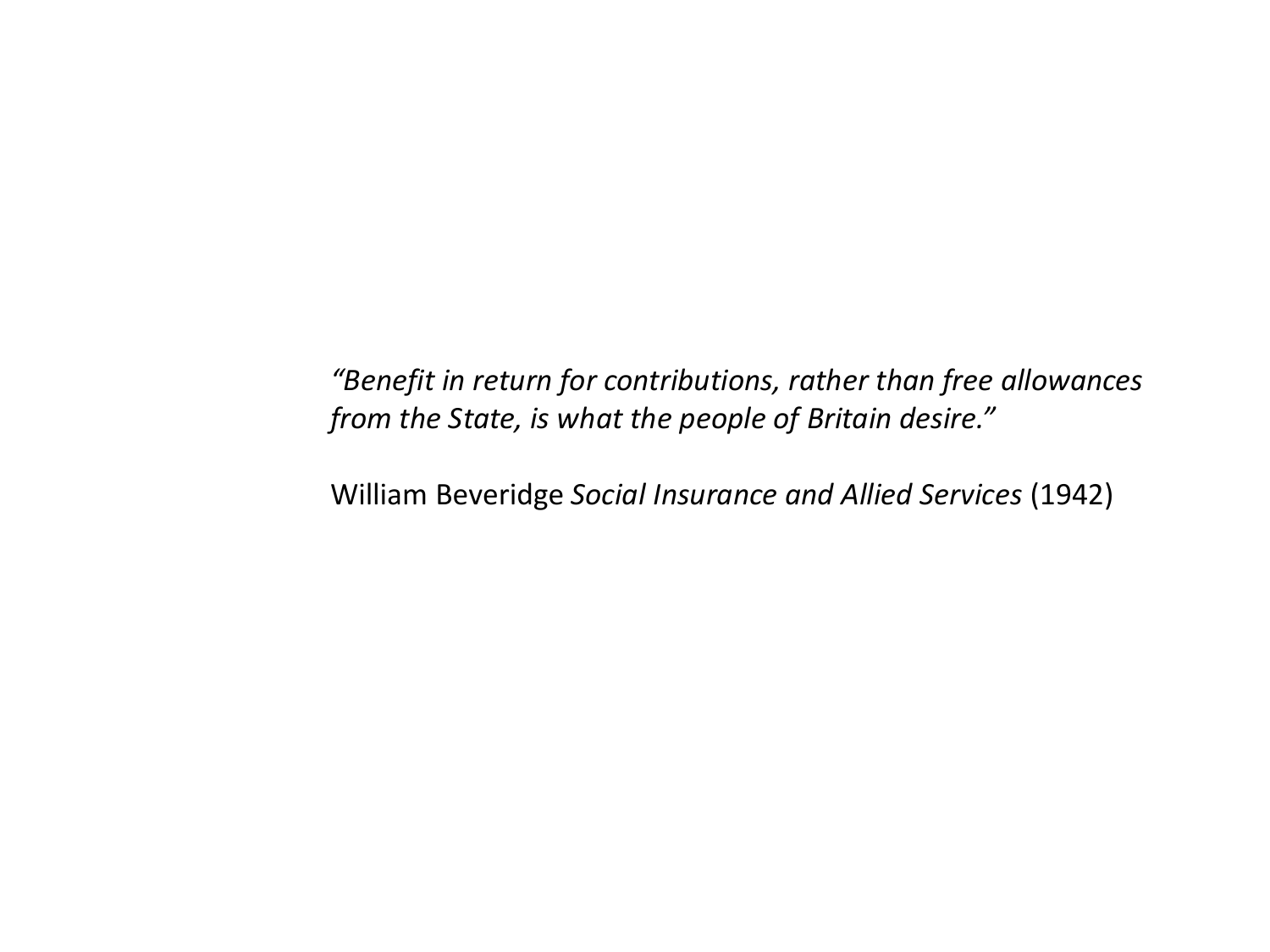#### *Making a contribution: social security for the future*

presentation to Public Policy Unit Seminar, Department of Politics and International Affairs, Oxford

18 May 2012

Kate Bell & Declan Gaffney

(1) What was Beveridge's contributory principle?

(2) What are the challenges faced by social security where the contributory principle is relevant?

(3) Four options for thinking about how the contributory principle could be revived

Coda: the other pillars of Beveridge's system in the 21<sup>st</sup> century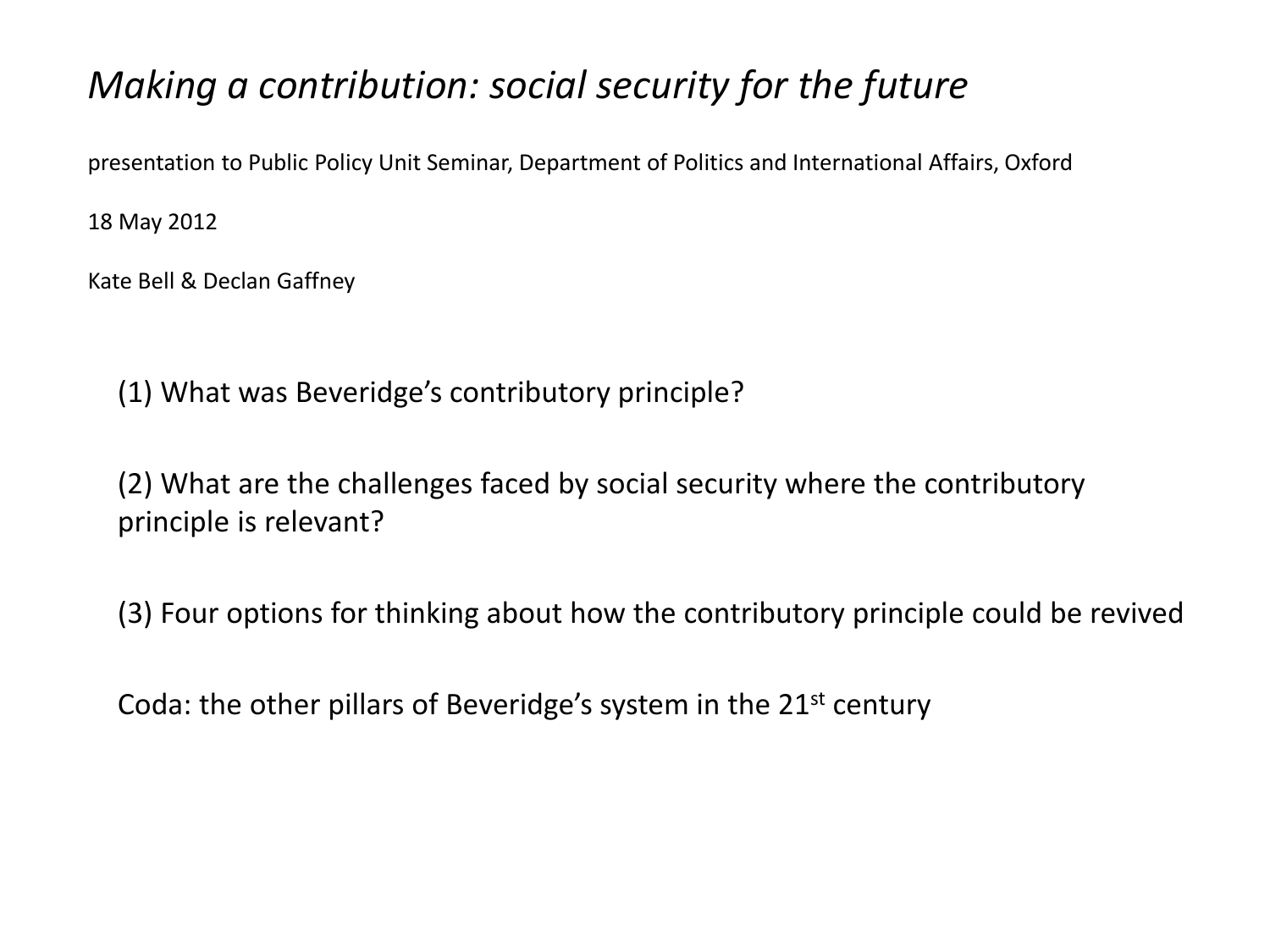## (1) What is the contributory principle?

- Beveridge's three pillars: social insurance, universal benefits, full employment. Social assistance as safety net.
- Contributory principle applies to social insurance only
- Social insurance: Unplanned & planned contingencies leading to insurance & saving functions
- Contingencies covered: unemployment, sickness, bereavement & *adultonset* disability; childbirth & retirement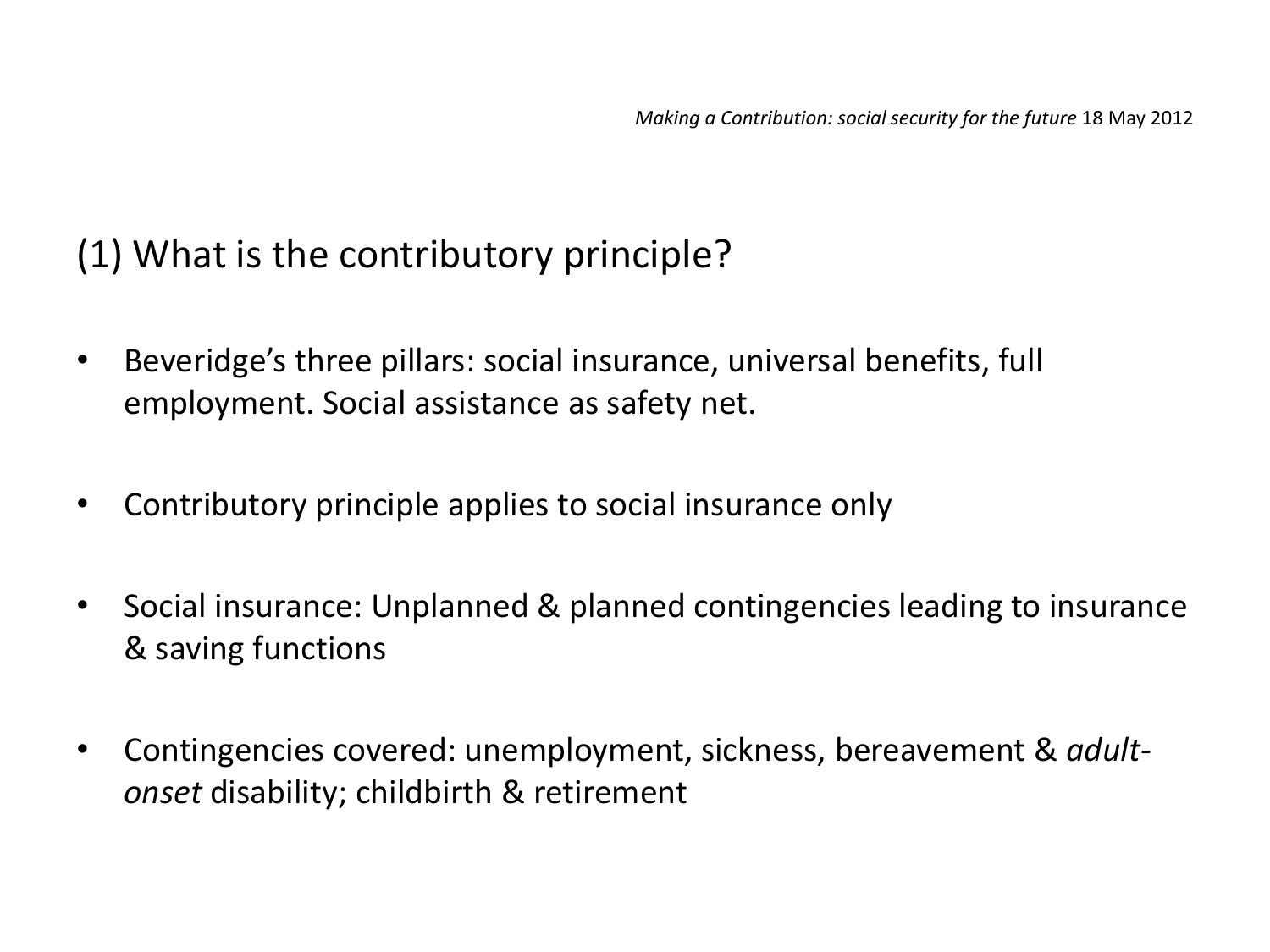#### (1) Normative values in Beveridge's report

- Reciprocity e.g. today's workers pay pensions of yesterday's workers
- Solidarity via risk redistribution: '*each individual should stand … on the same terms; none should claim to pay less because he is healthier or has more regular employment*..' (Beveridge)
- Beveridgean egalitarianism? Flat-rate benefits and contributions
- Inclusion: major exclusions and inequalities in 1948 system, but Beveridge's aim was to bring great majority into system on equal basis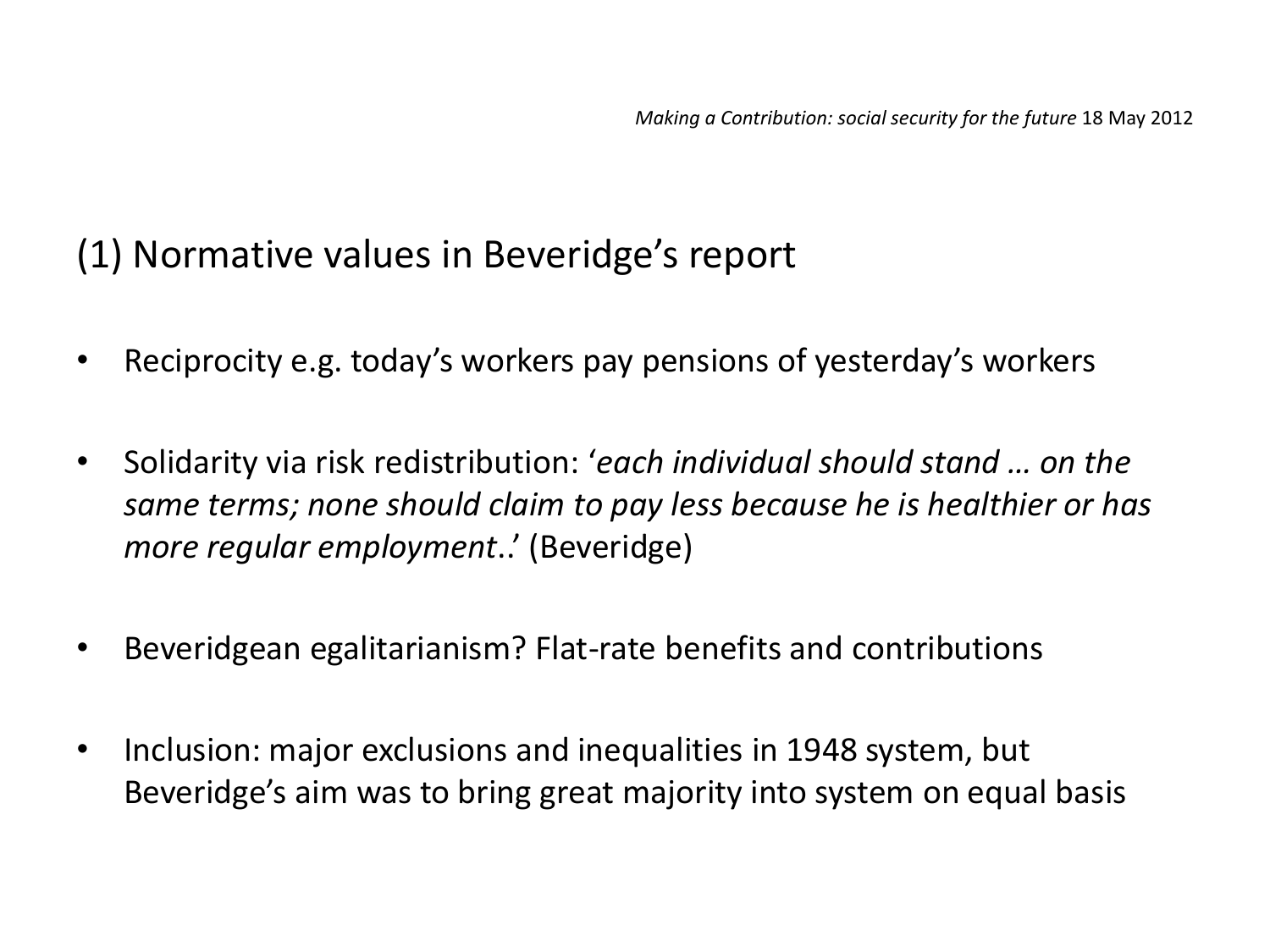## (2) Current problems with social security

- Massive lack of public confidence
- Low value of contributory benefits & lack of population coverage
- Governments have diverted National Insurance contributions to other uses
- So link between contribution and entitlement missing at individual and collective levels
- Demographic change will increase dependency ratio over next 30 years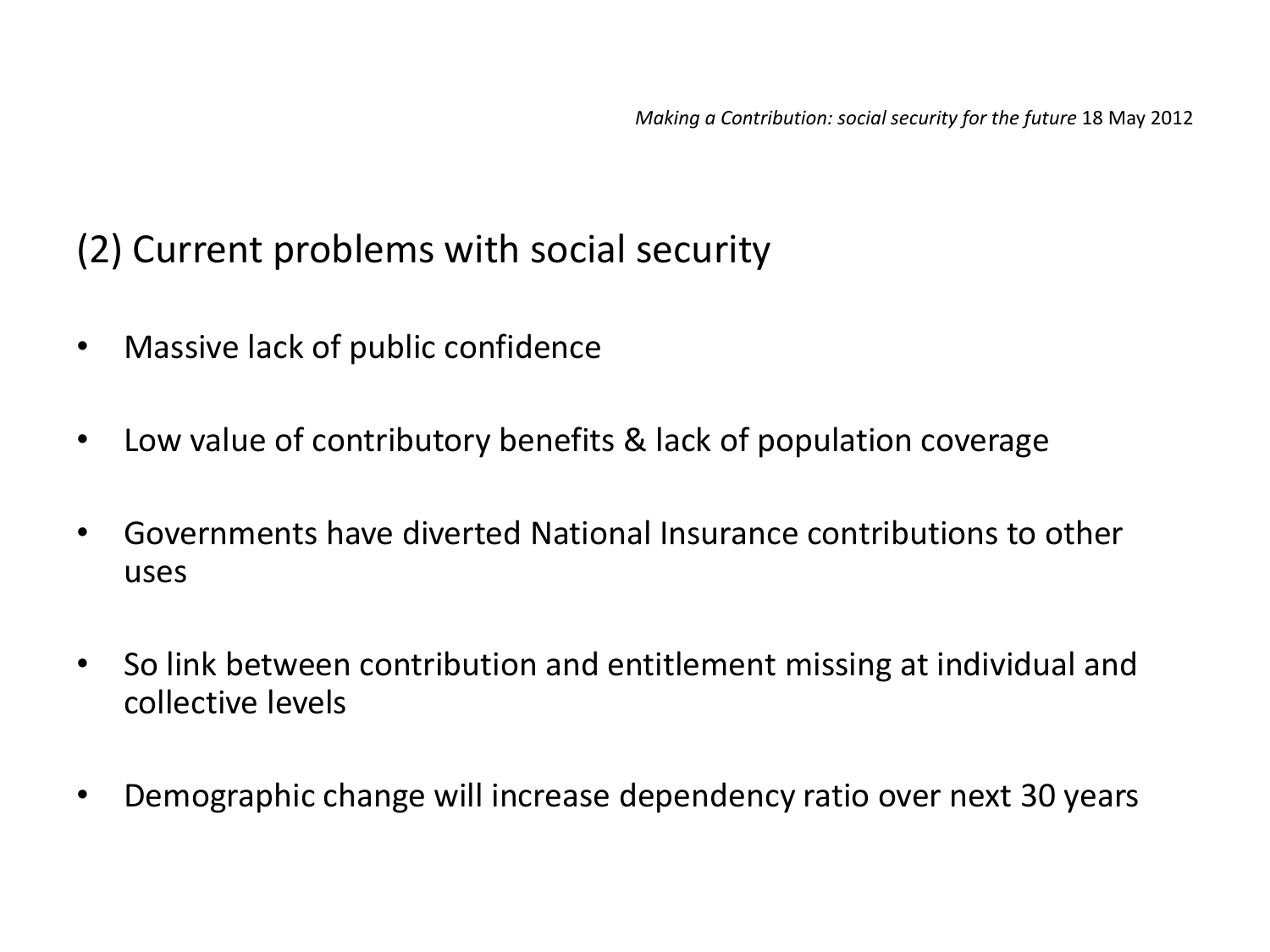# (2) 'Something for nothing'?

- Framing of social security debate dominated by alleged lack of reciprocity e.g. 'families where nobody has worked for generations' 'unfairness to taxpayer'
- Public overestimates expenditure, benefit fraud and underestimates extent to which claimants will make contribution in future
- Information asymmetry between claimants and rest of public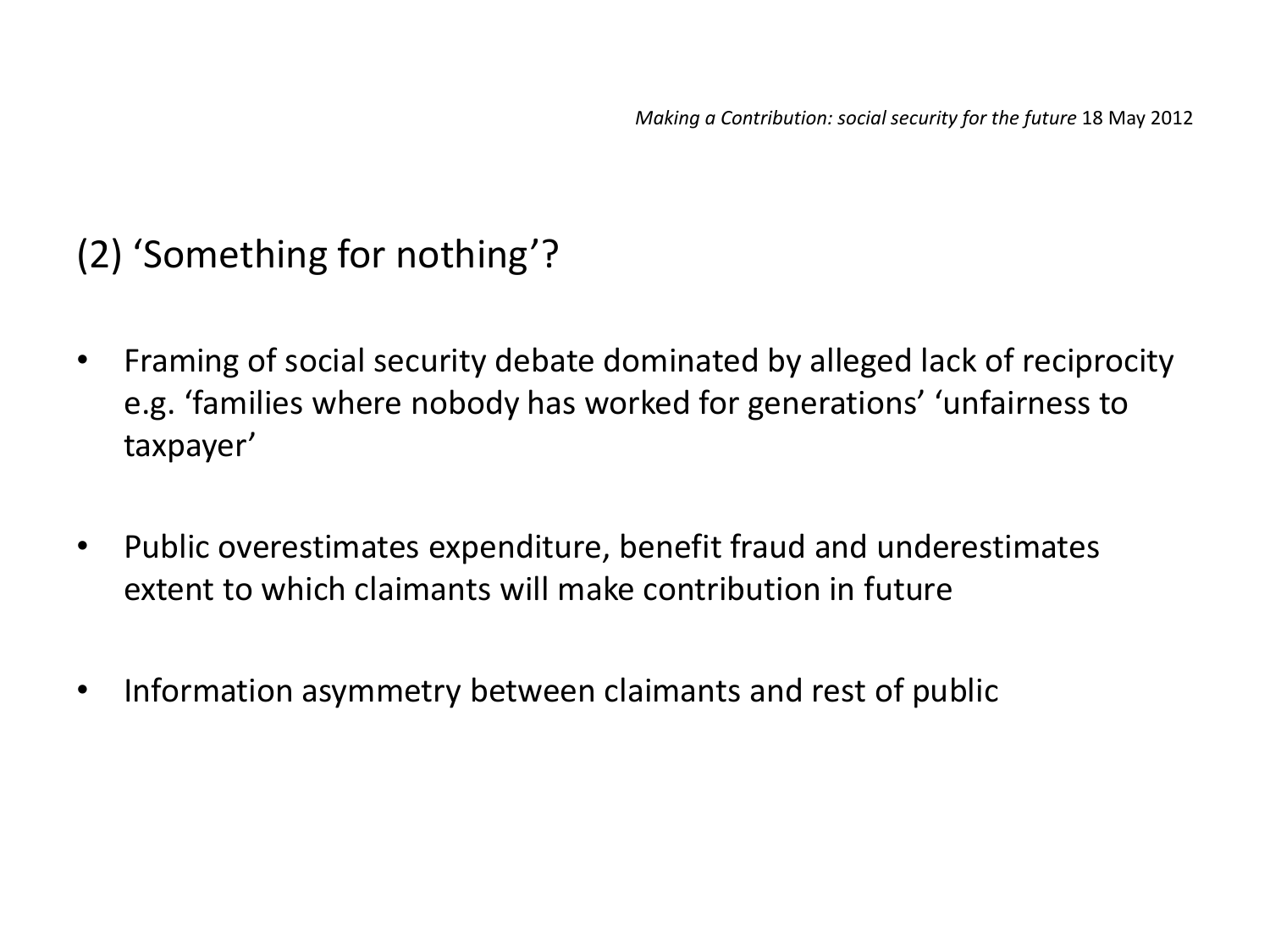# (2) 'Something for nothing'?

- Public opinion has hardened while out-of-work caseloads and expenditure have fallen and benefit conditionality has increased
- 'Invisible reciprocity'? Most benefit claimants have contributed in past and will contribute in future
- Disability and caring increasingly important in long-term benefit reliance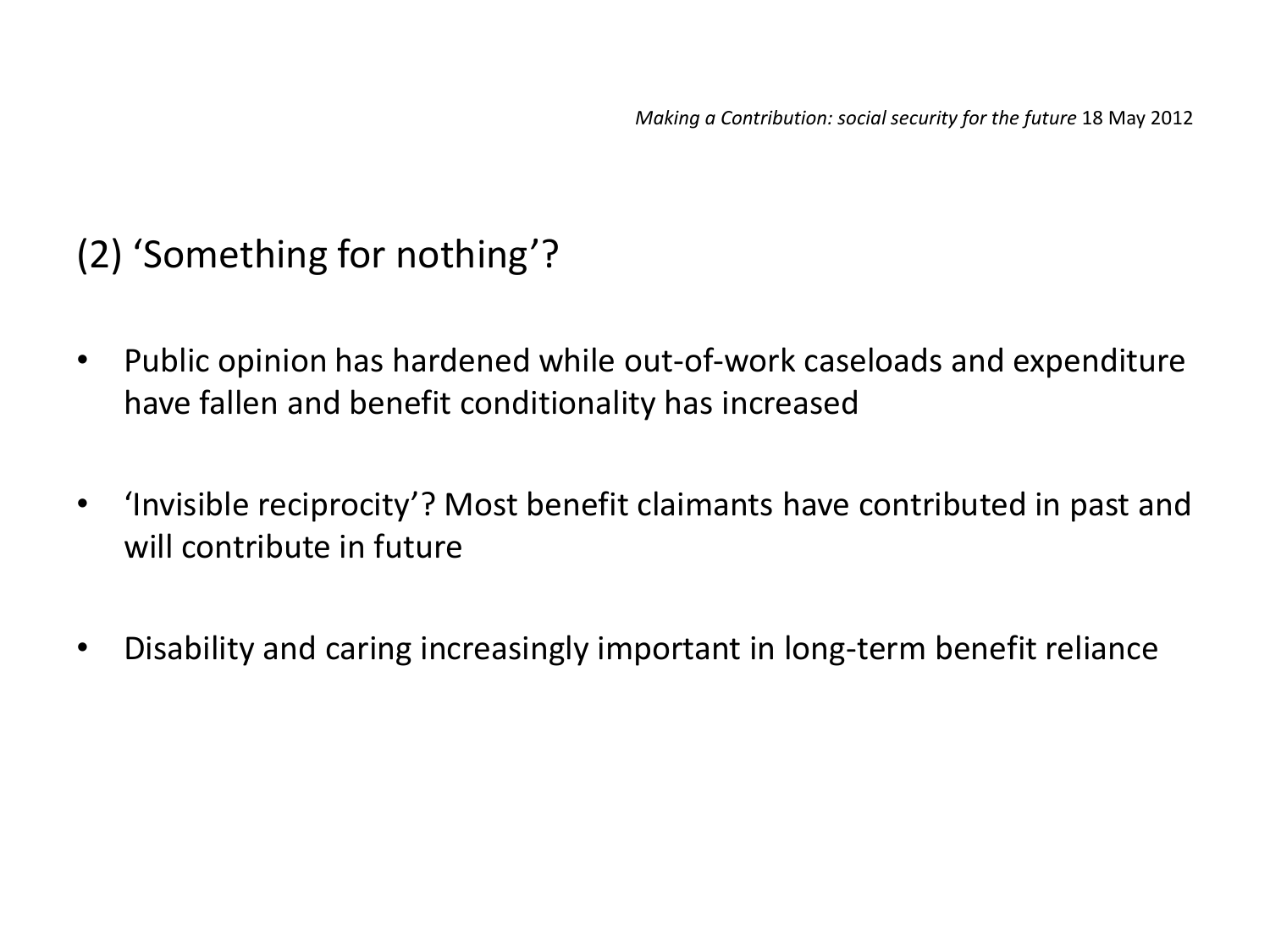# (2) 'Ending welfare as we know it'

Echoes of US research on (minimal) attitudinal impact of Clinton-era reforms

- 'Welfare' both 'distant' (from most voters' experience) and 'visible' (highly salient in political discourse)
- [Progressive revisionists] 'focussed on the visibility of welfare without attending to the fact that had little proximity to the lives of most Americans.'
- 'When a policy exists as a potent but distant symbol for mass publics the details of its material design will seldom anchor public understandings of the policy'
- 'Policies will often be valued less for what they achieve than for what they affirm' Soss & Schram 'Welfare reform as a failed political strategy'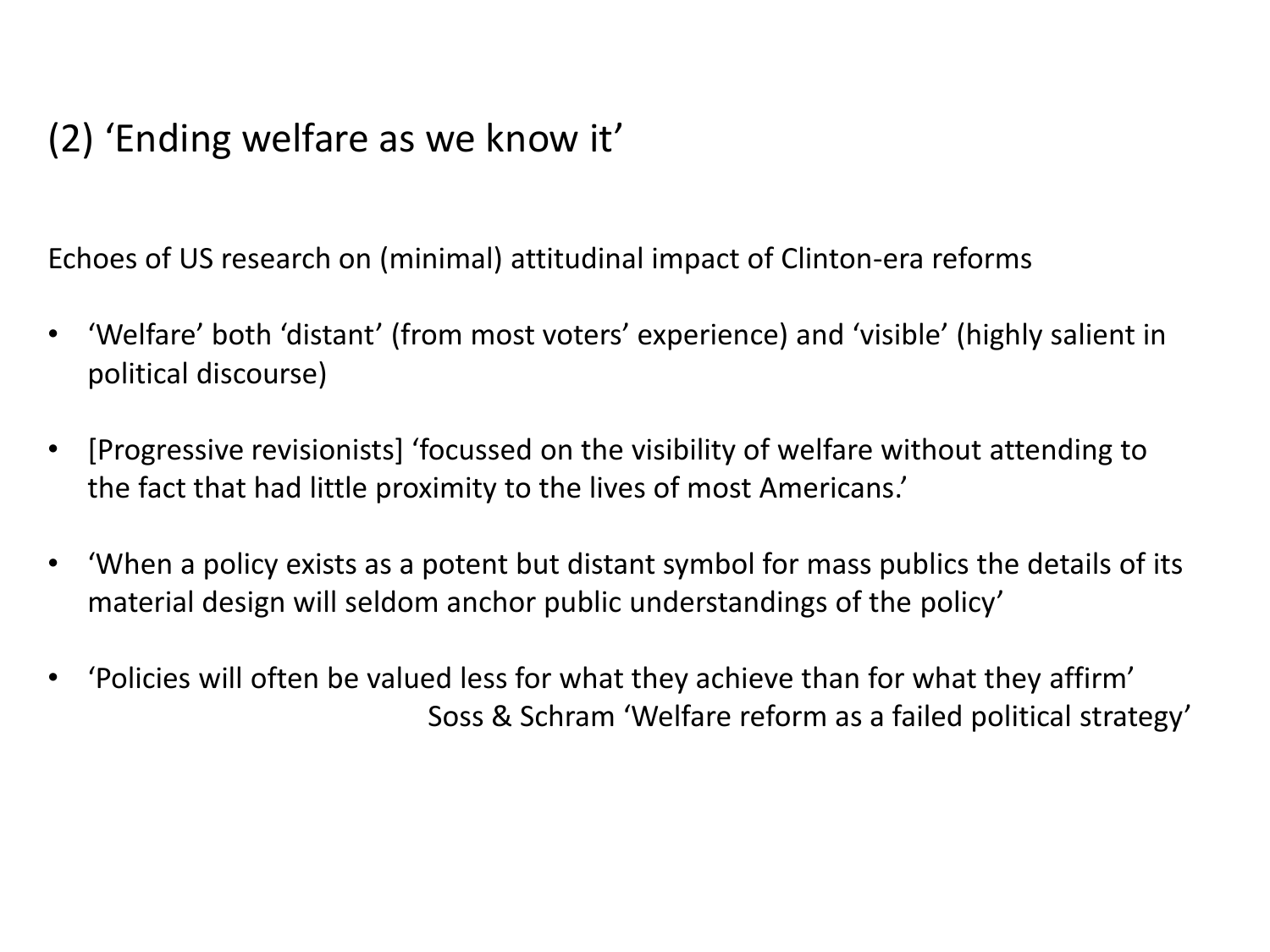# (2) 'Nothing for something'?

- Value of contributory benefits has been eroded except for Statutory Maternity Pay
- Tighter eligibility coupled with labour market changes reduce coverage e.g. only 9% of unemployed receiving contribtory JSA (2008)
- Does lack of return on contributions ('nothing for something') help explain 'something for nothing' assumption?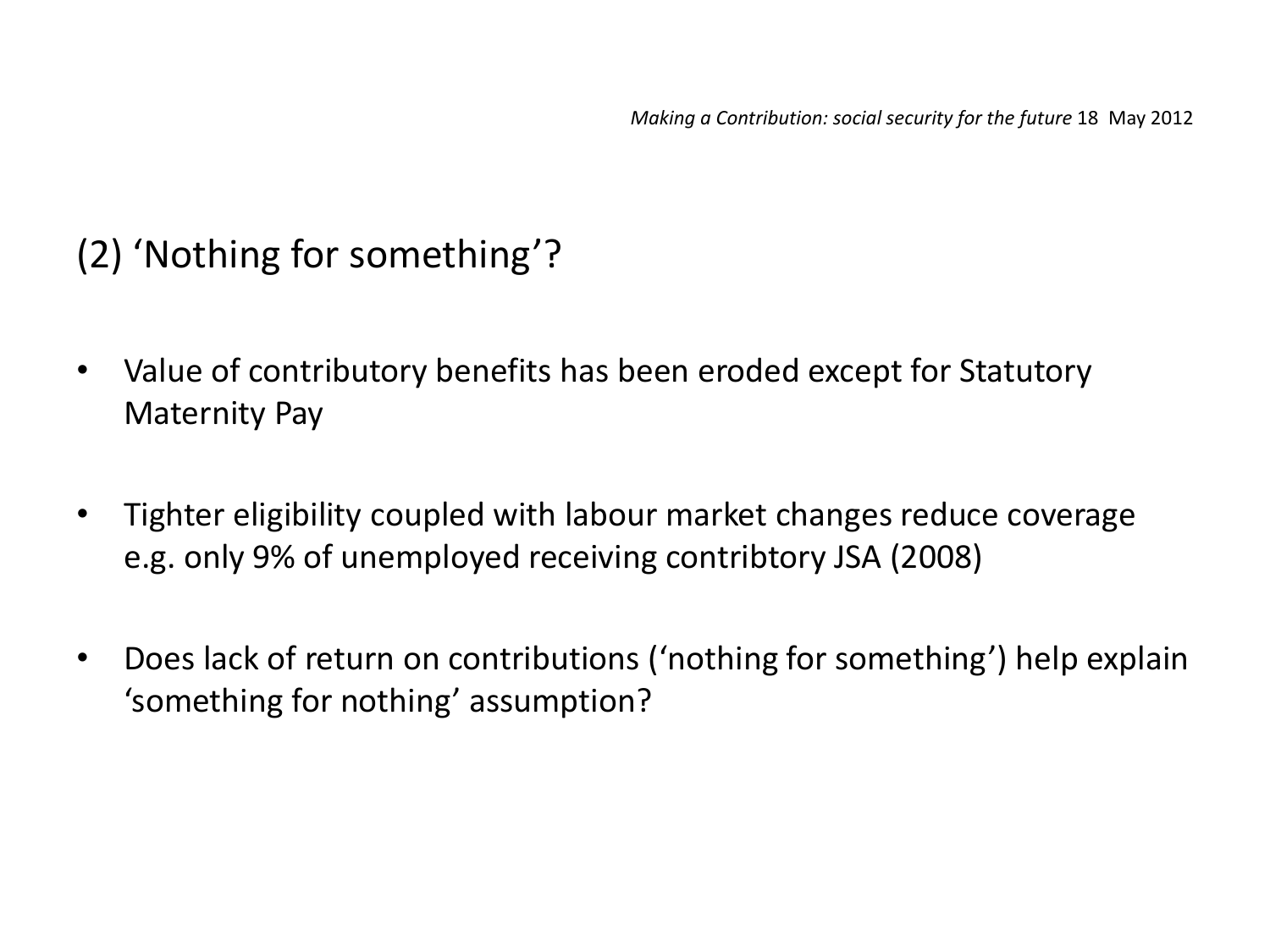# (2) Demographic change

- Dependency ratio 0.89 in 2008 (i.e. children and over 64's /workers, adjusted to reflect hours worked) set to rise to 1.15 by 2031 (29%) and 1.18 by 2041 (33%) (ONS 'low migration scenario', constant economic activity rates by age, gender)
- Increased employment could reduce this increase, but how much is realistic?
- Historical data on economic activity rates and weekly hours worked by age and gender from sample 14 comparable nations
- UK and English-speaking now lagging continental western European and Nordic nations in prime-age groups
- Scenarios apply higher rates and/or hours by gender/age band from international sample to UK population 2031 and 2041
- Best case scenario: dependency ratio rises by 12% compared to 29% on baseline 2031; 17% compared to 33% 2041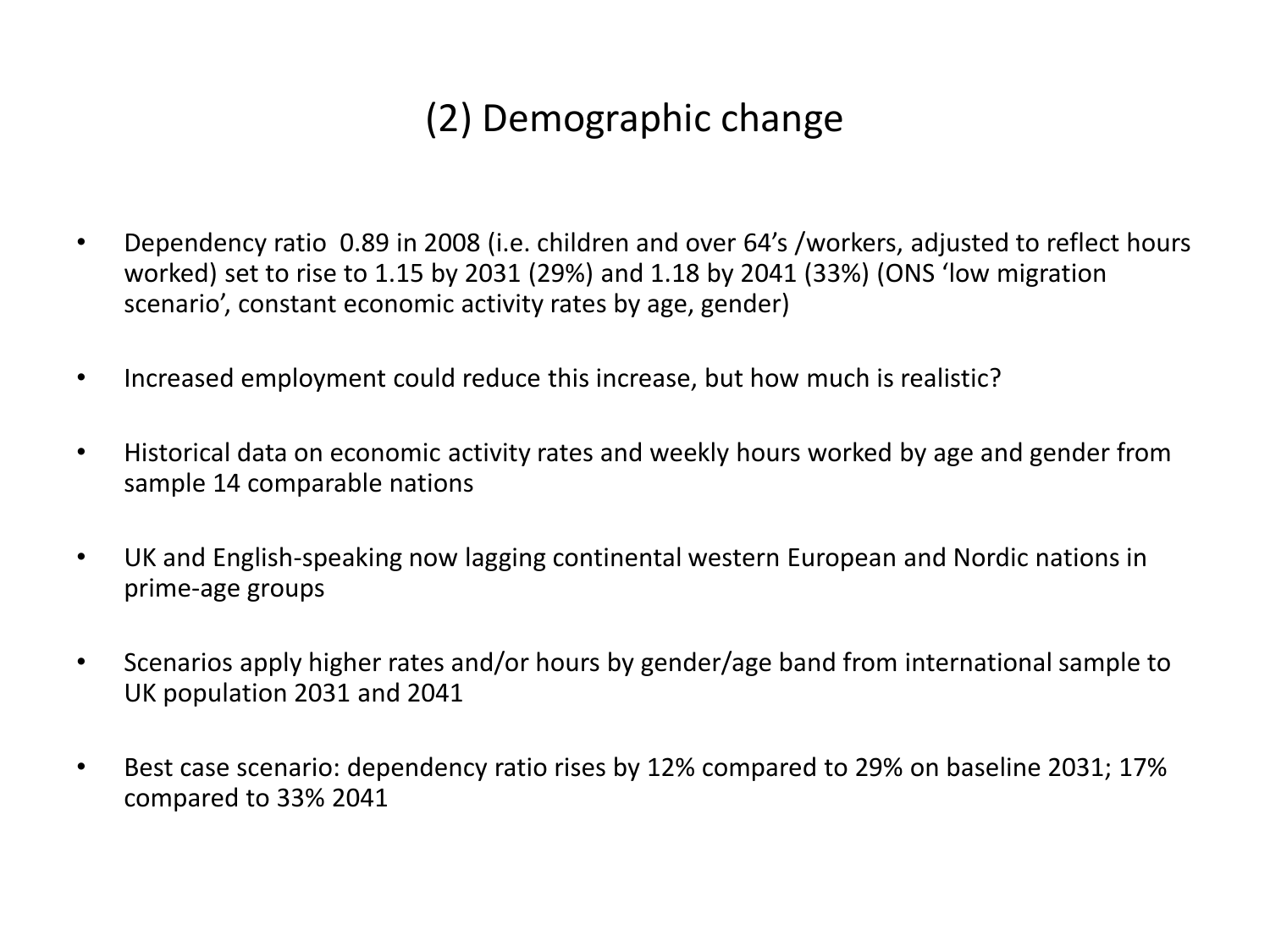#### **Change in dependency ratio under alternative employment scenarios**

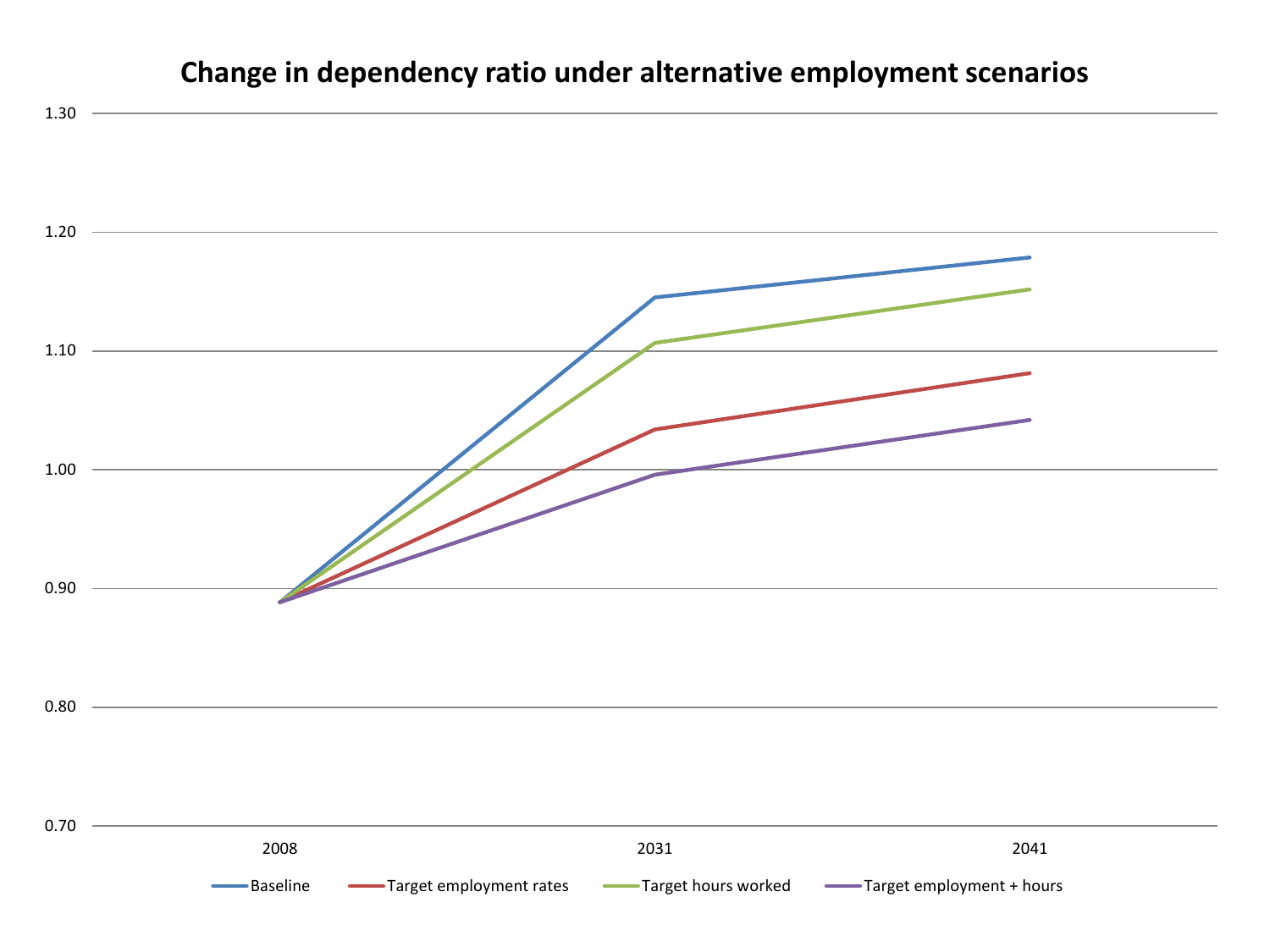Where does a link between contributions and entitlement make sense?

- Where it can facilitate labour market attachment
	- Increases the value of paid work
	- Individualised incomes avoids household benefit traps
	- Facilitates *temporary* labour market exit (e.g. Maternity leave) while incentivising long term attachment
- Where it can re-enforce sense of shared citizenship
	- Horton and Bamfield: 'Perceptions of the extent to which benefit recipients make a reciprocal contribution is fundamental in driving attitudes towards both recipients and welfare policy'
	- Reducing the stigma of means- testing
	- Life-cycle redistribution.
- We look at expanding coverage and at 'making reciprocity visible' at individual and collective models.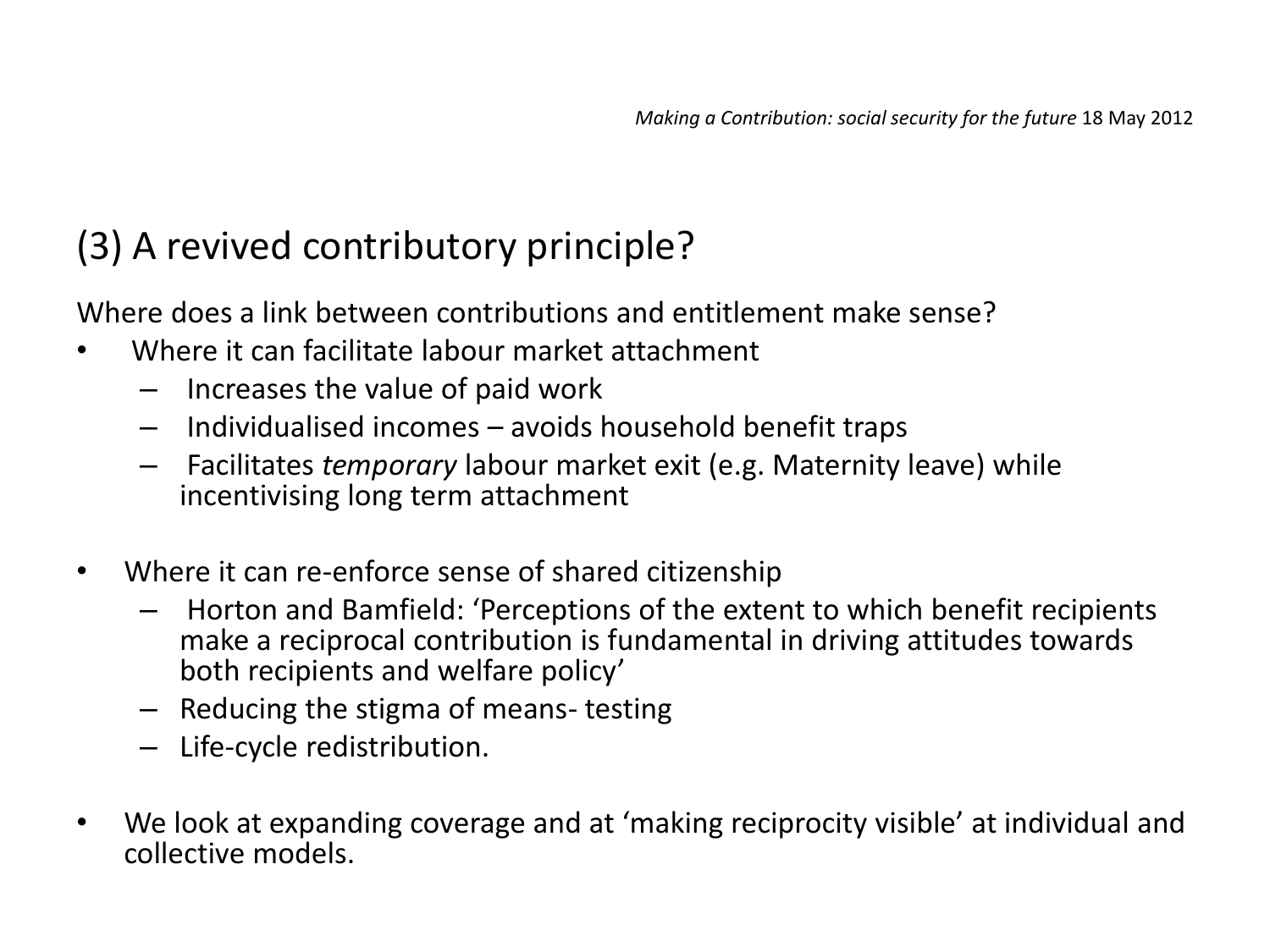- IPPR has proposed a repayable earnings related element in JSA (Cooke 2011)
- What would this cost if it was funded by government?
- Depends a lot on how unemployed respond, but if takeup increases, could be very costly (up to 60% of all current JSA spend)
- We looked at a flat-rate top-up of £30 a week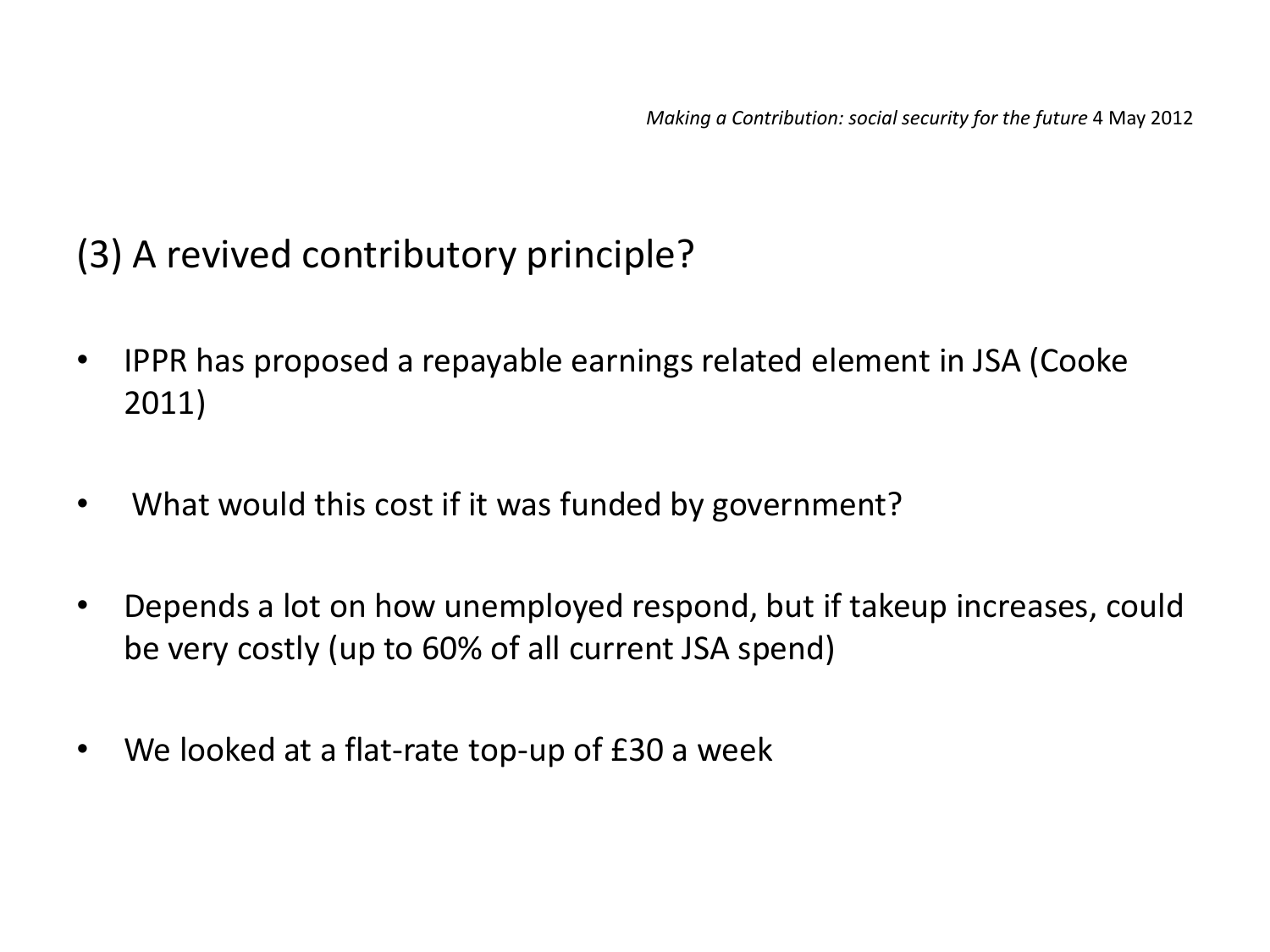

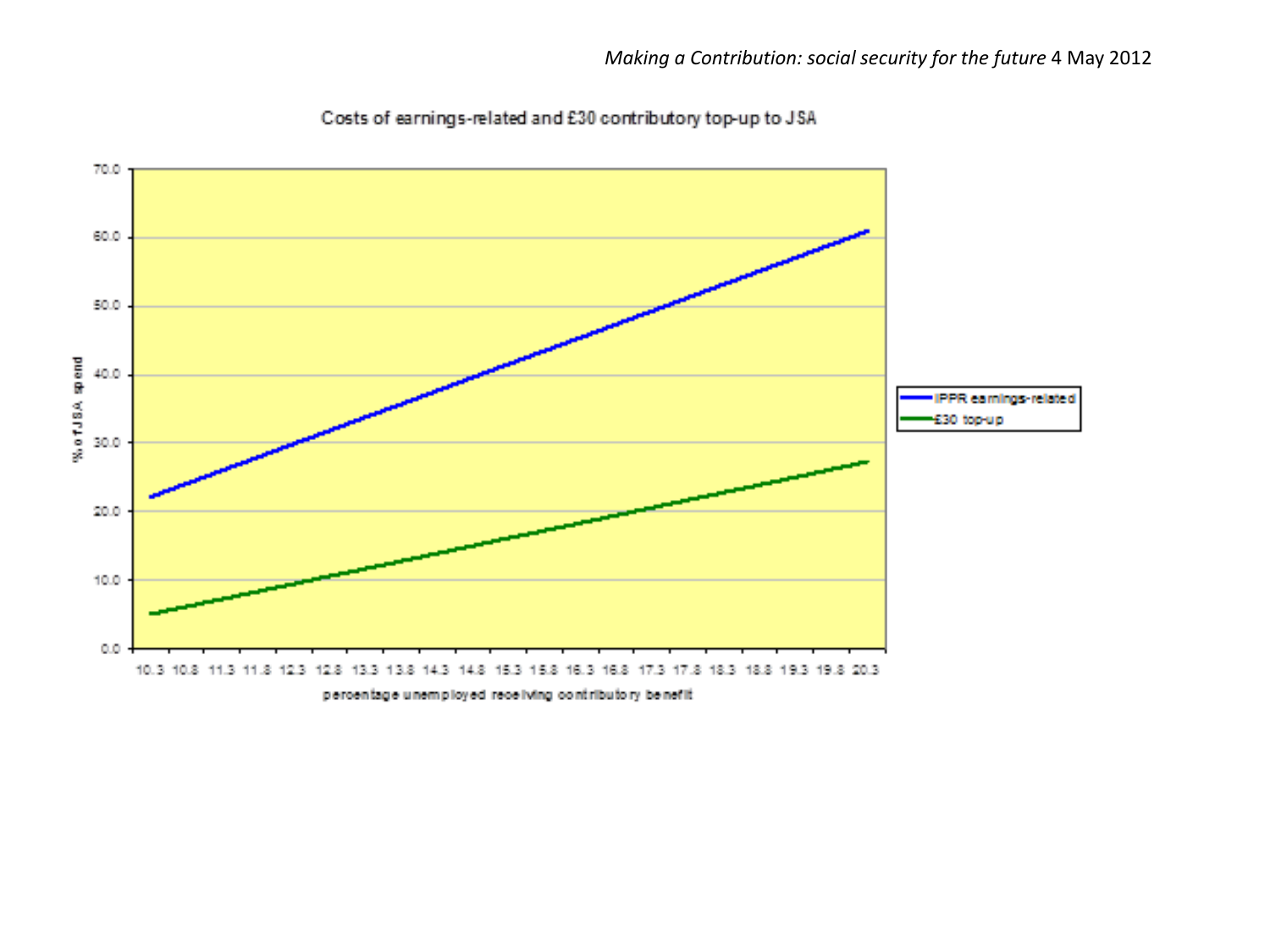- What labour market objectives would this further?
- A time-based reward for contribution rather than a financial reward may make more sense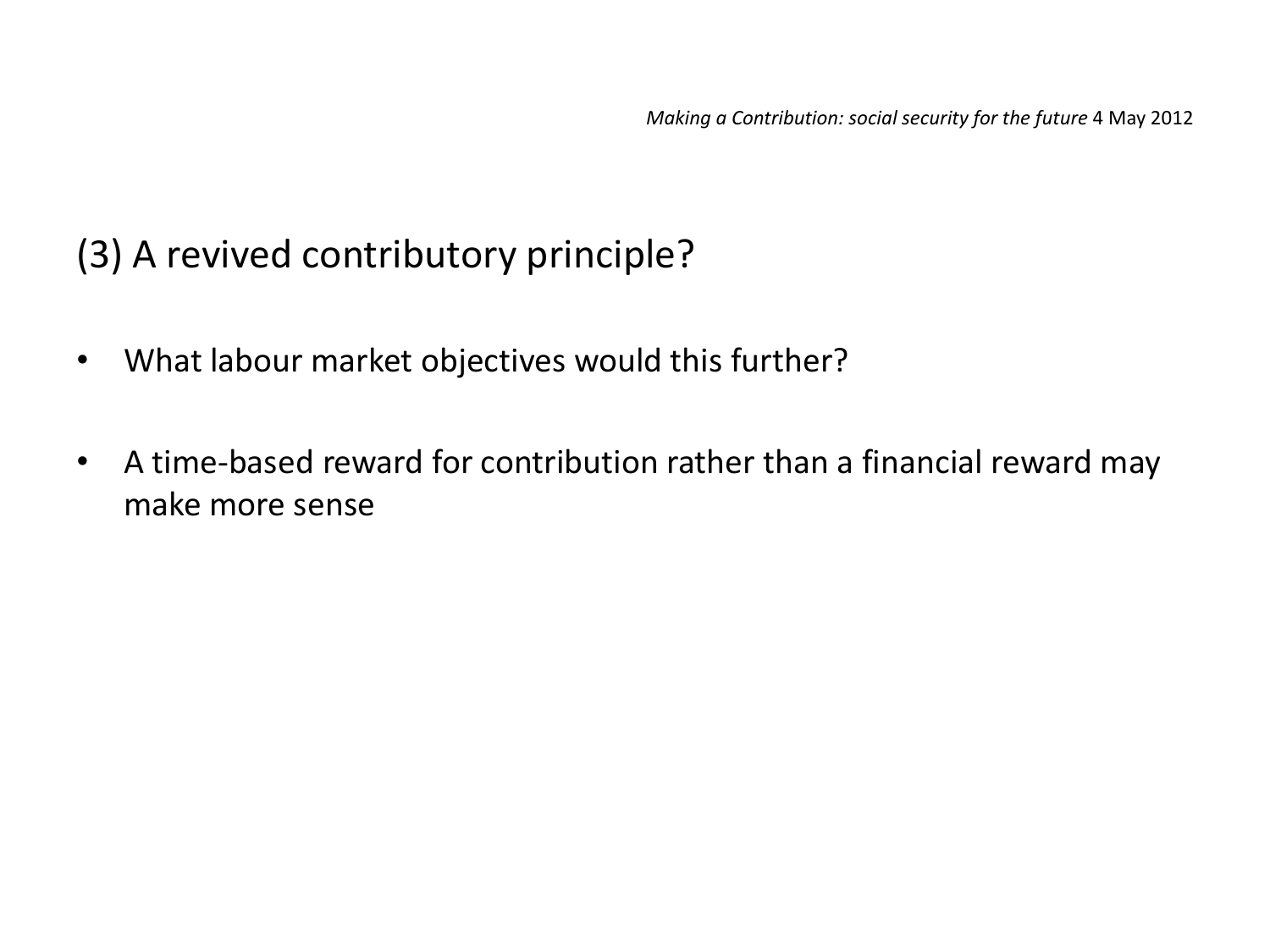- 'Time-credit': workers build up entitlement to period out of labour market for caring responsibilities, with financial support
- Has been used in Belgium since 2002
- A first step in this direction would be to build on current parental leave arrangements
- More flexible approach to caring responsibilities for workers with elerly or disabled relatives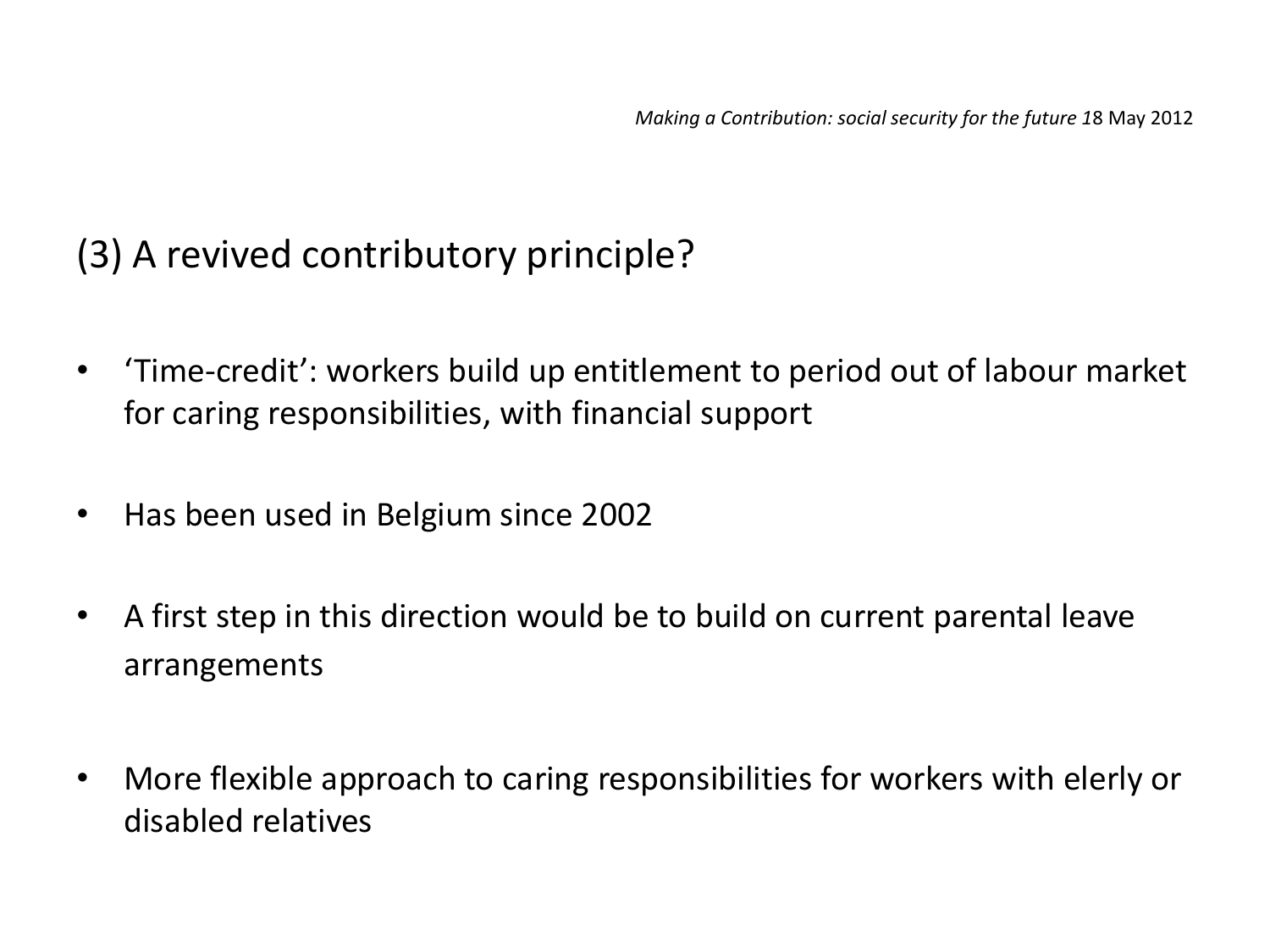- Low coverage of contributory benefits partly due to short working hours ( <17 hours a week)
- NI employer contributions system creates incentives to keep hours below contributions threshold: cost of £2bn p.a.
- Gradual abolition of this implicit subsidy to short-hours working
- But partial crediting-in of workers below threshold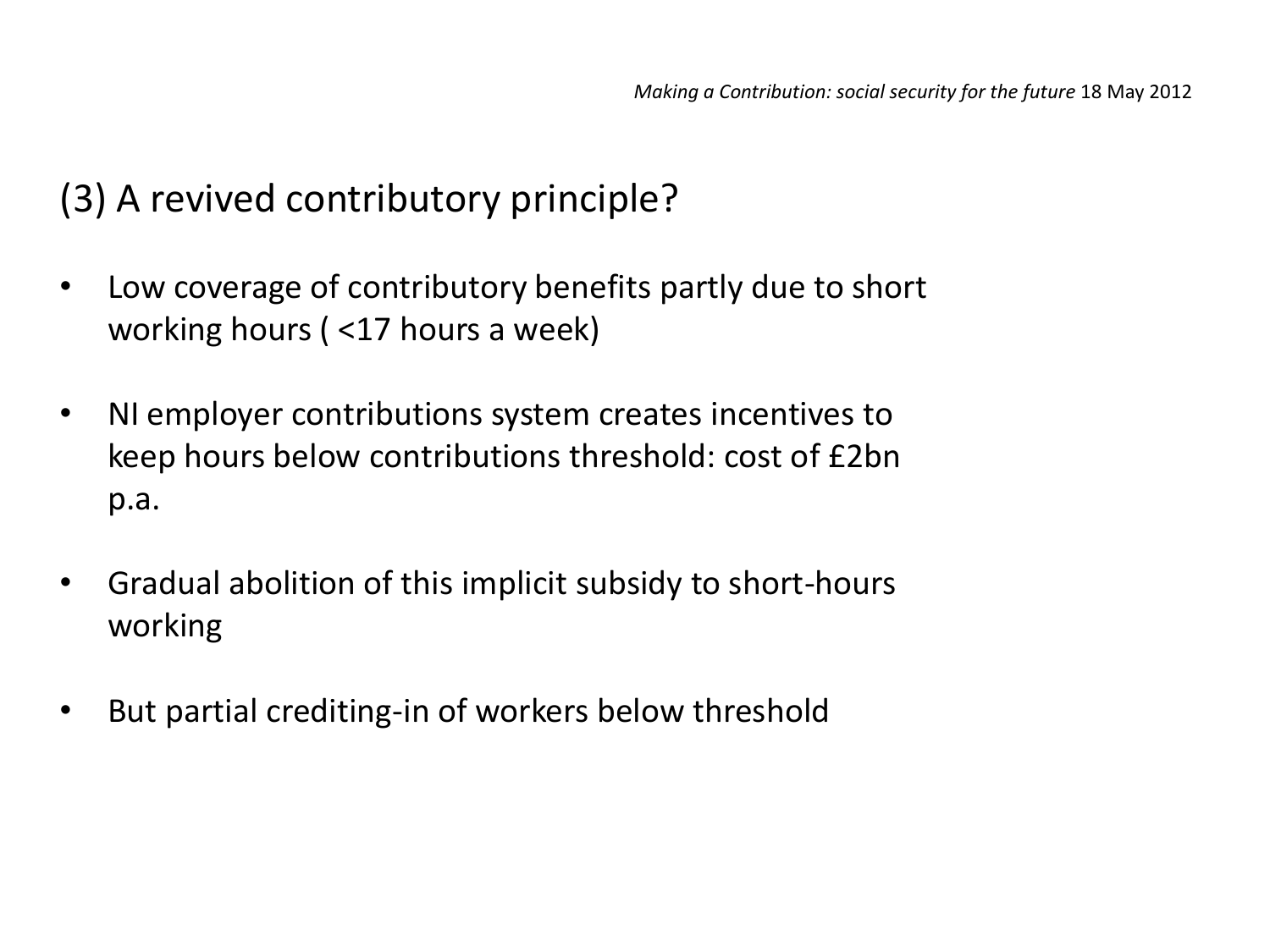- (3) A revived contributory principle
- Reinstate link between contributions and earnings at institutional level?
- Radical: binding commitment to using contributions for their original purposes
- Modest: introduce reporting of sustainability of National Insurance Fund and effect of policy decisions on Fund into FSBR (compare introduction of distributional impact assessments under coalition)